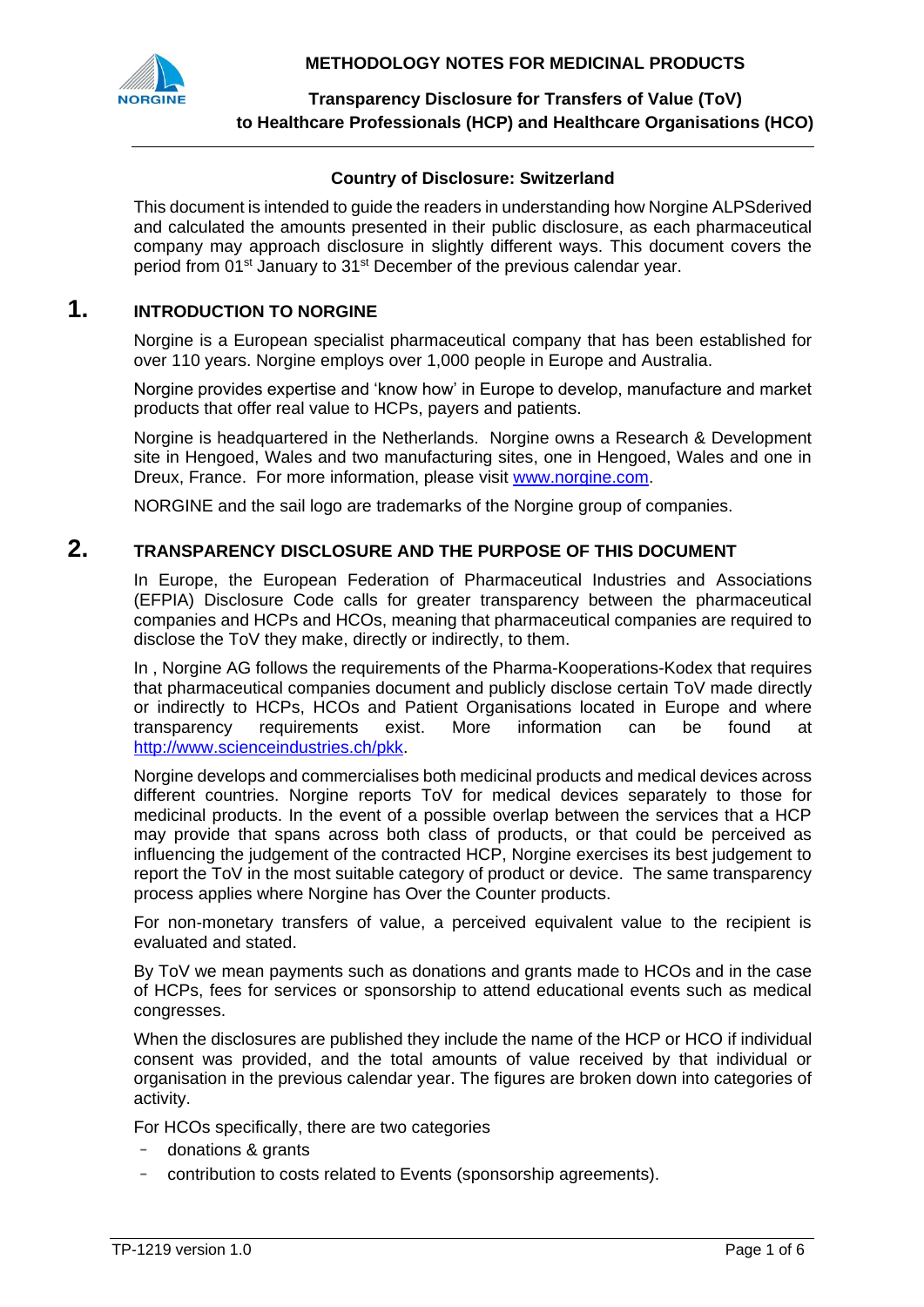

For HCPs and HCOs the categories are:

- contributions to costs related to events (such as registration fees, travel and accommodation for attending medical congresses, etc.)
- fees for services and consultancy (for example, speaker fees, consultancy).

Payments made for R&D non-clinical studies, clinical trials and non-interventional studies prospective in nature are disclosed in aggregate.

The ToVs are disclosed on the Norgine corporate website [\(www.norgine.com\)](http://www.norgine.com/).

### **3. DEFINITIONS**

Norgine has kept the EFPIA Code definitions of HCP and HCO.

**Healthcare Professional (HCP):** Any natural person that is a member of the medical, dental, pharmacy or nursing professions or any other person who, in the course of his or her professional activities, may prescribe, purchase, supply, recommend or administer a medicinal product and whose primary practice, principal professional address or place of incorporation is in Europe or where transparency requirements exist. For the avoidance of doubt, the definition of HCP includes: (i) any official or employee of a government agency or other organisation (whether in the public or private sector) that may prescribe, purchase, supply or administer medicinal products and (ii) any employee of a Member Company whose primary occupation is that of a practising HCP, but excludes (x) all other employees of a Member Company and (y) a wholesaler or distributor of medicinal products.

For the purposes of disclosure, Norgine regards all employees of the national public health service or any private Healthcare Provider as HCPs regardless of their professional status. In addition, Norgine regards all registered or qualified HCPs as within the scope of disclosure regardless of their national public health service status. Thus retired HCPs fall within scope and academic staff who provide clinical services and support too. In addition, payers are also included within this definition.

The salary and benefits of members of staff that are solely employed by Norgine as physicians are outside the scope of this disclosure. Any Norgine employee whose primary occupation is that of a practising HCP are in scope of this disclosure. ToV to that group will therefore be disclosed, including their salary from Norgine.

**Healthcare Organisation (HCO):** Any legal person (i) that is a healthcare, medical or scientific association or organisation (irrespective of the legal or organisational form) such as a hospital, clinic, foundation, university or other teaching institution or learned society (except for patient organisations within the scope of the EFPIA Patient Organisations Code) whose business address, place of incorporation or primary place of operation is in Europe or where transparency requirements exist or (ii) through which one or more HCPs provide services. For the purposes of disclosure, Norgine regards healthcare associations and steering committees made of HCPs as HCOs.

Norgine collectively refers to HCP, HCO and Patient Organisations as Healthcare Customers.

**Transfer of Value:** a direct or indirect ToV, whether in cash, in kind (e.g. provision of administrative support) or otherwise, made, whether for promotional purposes or otherwise, in connection with the development or sale of medicines. A direct ToV is one made directly by a company for the benefit of a recipient. An indirect ToV is one made on behalf of a company for the benefit of a recipient or through an intermediate and where the company knows or can identify the recipient that will benefit from the ToV.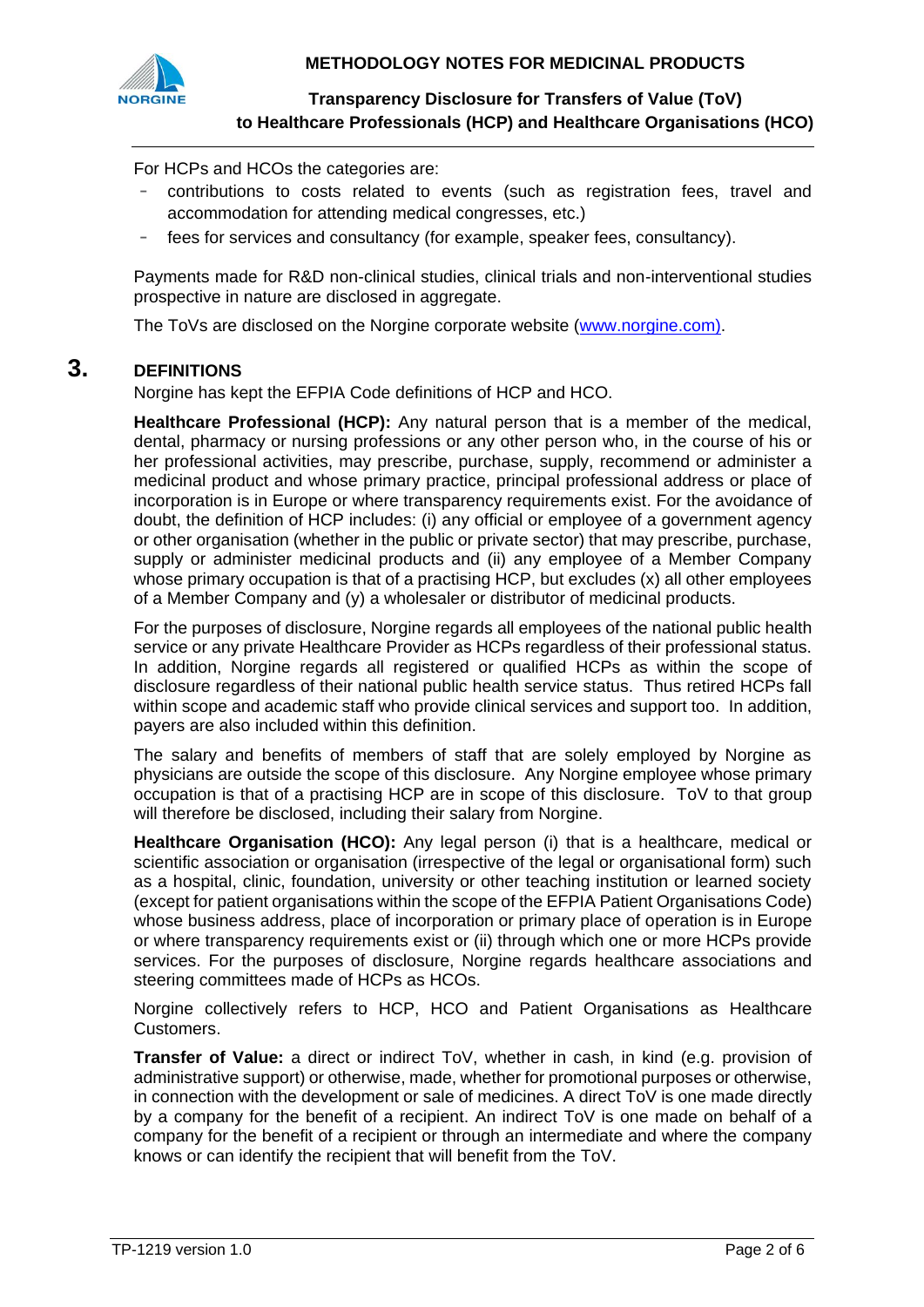



**Donations and Grants**: collectively means those donations and grants (either in cash or benefits in kind or otherwise) to institutions, organisations or associations that are comprised of HCPs and/or that provide healthcare or conduct research. Grants are provided to fulfil a specific purpose, but for which the specific activities needed to undertake it have not been defined. They are only allowed if: (i) they are made for the purpose of supporting healthcare or research; (ii) they are documented and kept on record by the donor/grantor; and (iii) they do not constitute an inducement to recommend, prescribe, purchase, supply, sell or administer specific medicinal products. Donations and grants to individual HCPs are not permitted.

# **4. DATA PRIVACY & CONSENT**

Norgine fully supports the concepts of transparency and applicable regulations including data protection laws and obtains permission from individual HCPs and HCOs prior to disclosing personal data such as individual ToV made to them and attributable by name. Where a HCP or HCO does not grant consent, the payments are disclosed in aggregate and instead Norgine publishes the number of HCPs and HCOs that did not give their consent and the total amount paid to them. disclosure and revoke their consent at any time, and Norgine has to abide by their preferences.

In the spirit of transparency, Norgine actively seeks the consent to disclose all of its ToV and new consent is sought for each new interaction or project.

HCPs and HCOs have the right to opt out from individual disclosure and revoke their consent at any time, and Norgine has to abide by their preferences.

Where permission has not been obtained or where the individual HCP or HCO has refused to provide consent on an individual basis, Norgine declares the total spend as an aggregate figure.

# **5. RESEARCH AND DEVELOPMENT (R&D)**

All payments to HCPs and HCOs related to R&D are disclosed as one aggregate figure under R&D ToV. Costs that are subsidiary to these clinical trial activities are also included in the aggregate amount.

For the purpose of disclosure, R&D ToV are ToV to a HCP or HCO related to the planning or conduct of:

- non-clinical studies (as defined in the OECD Principles of Good Laboratory Practice)
- clinical trials (as defined in Directive 2001/20/EC)
- non-interventional studies that are prospective in nature and involve the collection of data from, or on behalf of, individual or groups of health professionals specifically for the study.

R&D ToV made by Clinical Research Organisations (CRO) on behalf of Norgine to HCPs or HCOs are declared by Norgine as part of the R&D aggregate disclosure, in each relevant country.

# **6. TRANSACTIONS**

#### Transaction Date versus Service Delivery Date

Norgine handles and declares the ToV from the time of payment to the Healthcare Customer, i.e. the transaction date, rather than when the service, interaction or event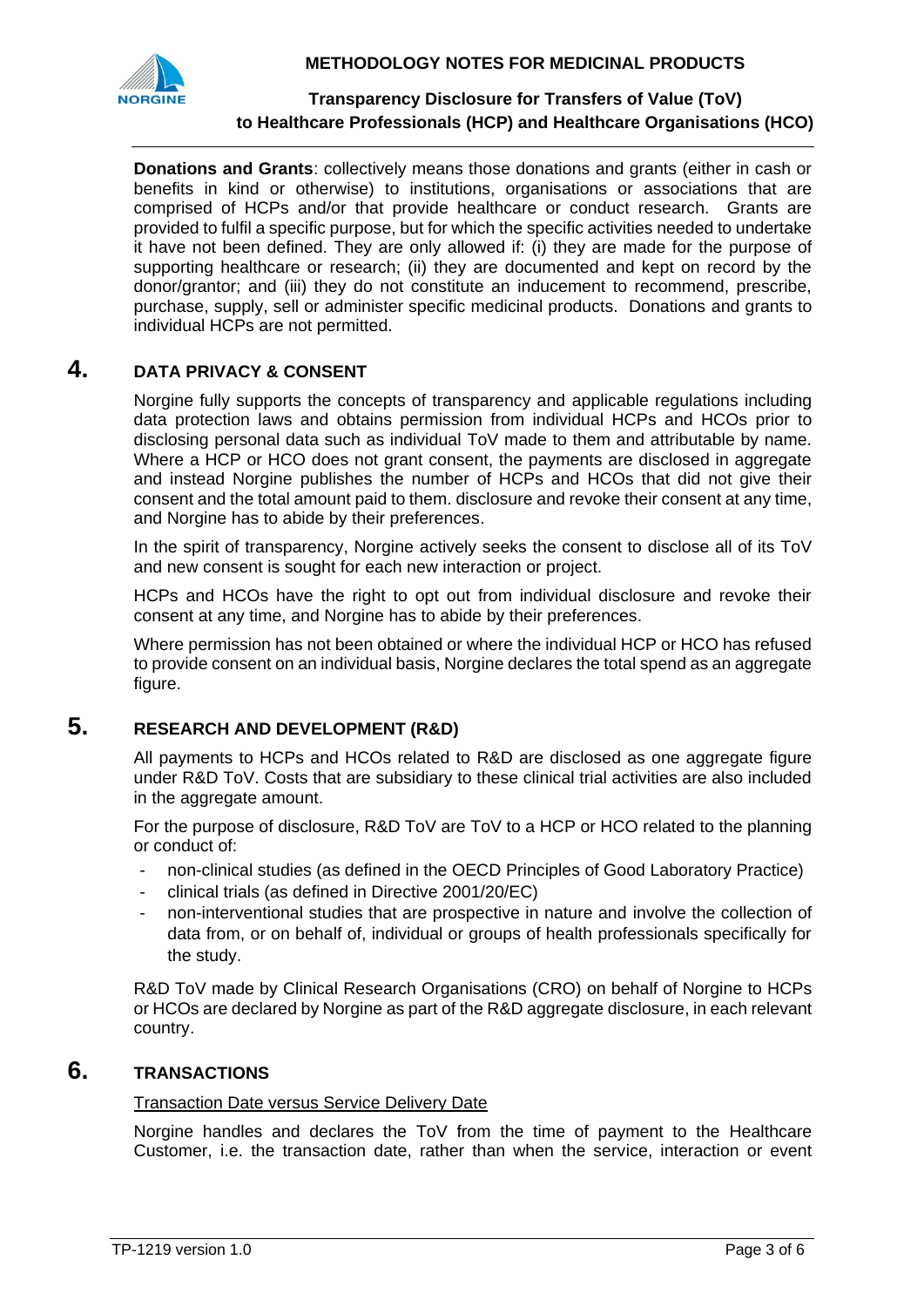



actually occurred. This means that there could be some instances where the ToV disclosed this year are reported next year, and also ToV related to last year made this year.

ToV will always be paid after the engagement has taken place, with the exception of grants (see definition). Grants will be paid before the event actually takes place, or the purchase to what the grant is for.

#### Management of Multi-Year Contracts

In a similar spirit to the above point, where projects run for several years, Norgine declares the amount paid relevant to the year in which each part of the payment was made. Thus a project which spans 2 calendar years and includes several individual ToVs during that time will have two associated disclosures (i.e. one for each calendar year showing the value of the transfer made in the specific calendar year).

#### VAT

Fees and honoraria consultancy typically exclude VAT and recoverable local taxes.

Expenses related to an event or meeting (travel, accommodation, taxi) may include VAT or local taxes where applicable.

VAT, if included, is the national VAT of the country where the spend is incurred, .

#### Handling of Currency and Exchange Rates

The values in the disclosure template are expressed in local currency, i.e. in Swiss Francs for the Swiss data, regardless of whether the HCP or HCO was originally paid in that currency.

Where values had to be converted intofrom another currency, the exchange rate used was the Actual Conversion Rate at the time of transactionFor additional information, please contact [contact@norgine.com.](mailto:contact@norgine.com)

## **7. COMPLICATED PAYMENT ROUTES**

### Payments to Charity and Third Parties

Occasionally, a HCP who has provided a service to Norgine may ask for their fee to be paid to charity or a third party instead. Norgine does not allow this practice, and the disclosure is made against the individual HCP because the contract is between Norgine and the HCP, the HCP provided the service and received the transfer of value. It is up to the HCP to transfer the payment upon receipt to a charity or third party of their choice should they choose to do so, and that further transaction is outside the control of Norgine.

Norgine regularly contracts with advertising agencies, congress organisers and public relations agencies for services related to its business and where a HCP may be contracted to perform a service for Norgine. Norgine discloses any ToV made to the individual HCP by these third parties as if the payment had been made directly by Norgine to that HCP (i.e. as an indirect ToV).

#### Payments to HCO for services provided by individual HCP

Occasionally, a HCO may request that any services provided by its HCP employees must be a contracted through the HCO itself and cannot be contracted with the individual HCP. In the case that Norgine is contracting for the services of a named HCP, the ToV is disclosed under that named HCP. Any "administration fee" charged by the HCO is disclosed as a fee for service to that HCO. If the HCP does not receive any additional payment for the service (e.g. because they are speaking at a meeting during normal working hours) then the full amount paid by Norgine will be disclosed against the HCO as a fee for service.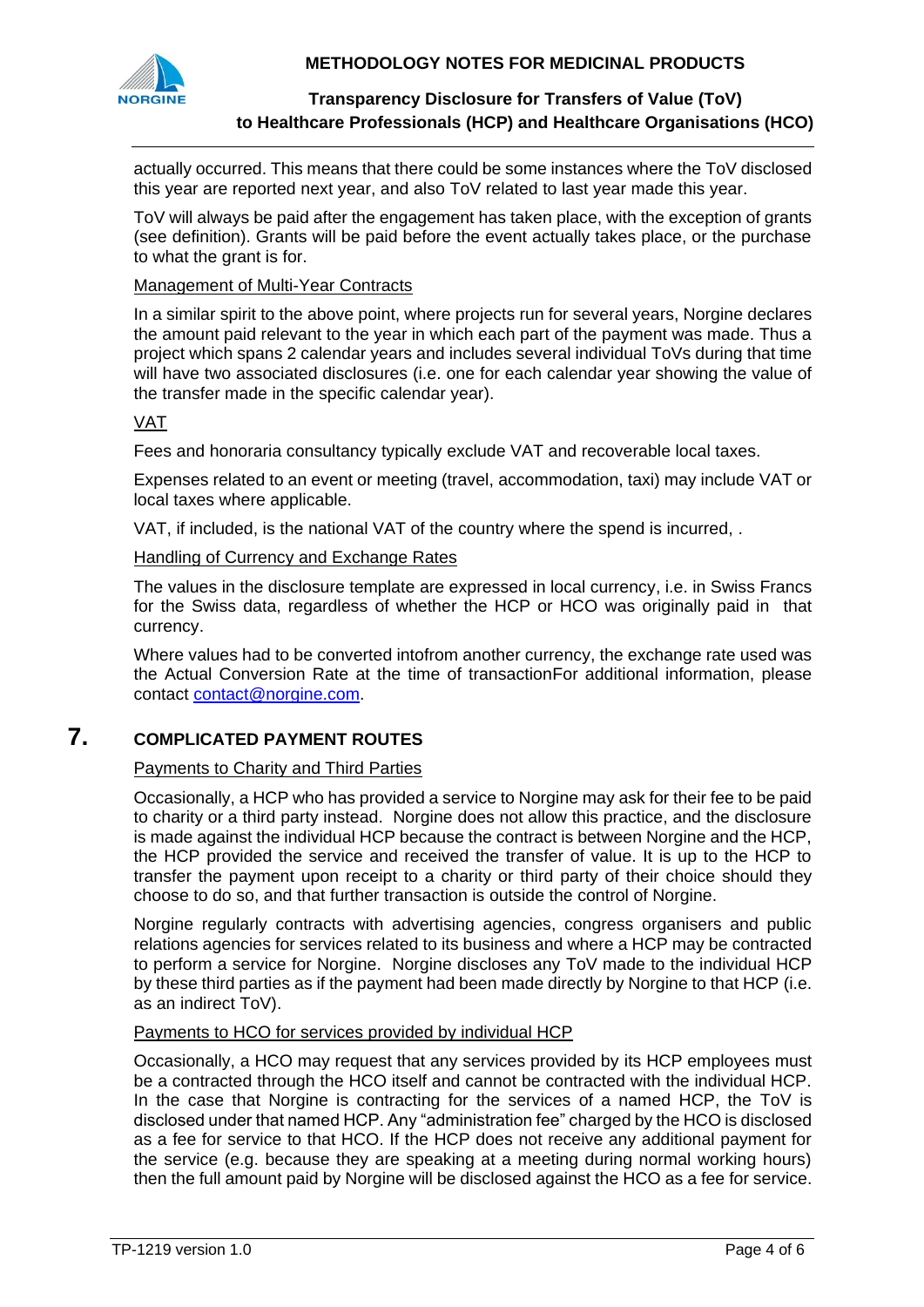



#### Private companies and associated charities

In the event of a HCP running a private company or partnership or charity for the purpose of their private income, any ToV made to that organisation will be regarded for disclosure purposes as a payment to the HCP directly.

## **8. MEDICAL EDUCATION GRANTS**

#### Grants to Independent Companies

From time to time, independent companies running medical education projects may request a grant from Norgine to sponsor or fund their work. In such case, Norgine has no influence over the detail of the project, and might not know whether or which HCP has been contracted. ToV are disclosed accordingly against the HCO.

#### Grants and Donations

When Norgine is asked to provide a grant or make a donation to a HCO to assist its employees to attend medical or scientific meetings (i.e. that could include the contribution to registration fees, or travel and accommodation), the associated ToV will be disclosed accordingly against the HCO, unless the request is associated with named individuals. If the request is associated with a named HCP, the disclosure is made as if the named HCP directly benefitted from the ToV. Where Norgine is not aware of the names of the HCPs receiving the support, the grant is declared against the HCO that made the request.

## **9. CONTRIBUTIONS TO MEETINGS**

Norgine discloses all payments made to medical associations and HCOs in relation to meetings. This includes direct funding such as sponsorship fees or the right to erect an exhibition stand, and indirect support such as providing a logistics agency or subsidising the cost of registration fees, travel and accommodation. Expenses to attend companyarranged meetings are also disclosed, and the detail of all these ToV are provided in the relevant line entry.

Costs related to subsistence are outside the scope of the disclosure since the meal costs are regulated by strict industry guidelines. Occasionally, subsistence may have to be included when it is not possible to single out the cost of the food because it is included as part of a general receipt containing other costs that must be disclosed.

In Switzerland, stand space provided to HCOs are calculated and disclosed per individual HCO.

Norgine supports the attendance of HCPs at medical and scientific meetings. Where costs are not individually itemised (e.g. the cost of a bus transferring a group of HCPs from an airport to a conference venue), the total cost is split equally between all those receiving the benefit.

# **10. CROSS-BORDER PAYMENTS**

Norgine has Affiliates in many countries within and outside the European Union.

ToV made by any Norgine entity is disclosed in the relevant disclosing template in the correct local currency of the practising Healthcare Customers. All disclosures are made in the country in which the HCP practices or in which the HCO is located.

ToV made to Swiss-based organisations by Norgine's overseas operations are disclosed in the Swiss disclosure template regardless of the source of funding. This means that this